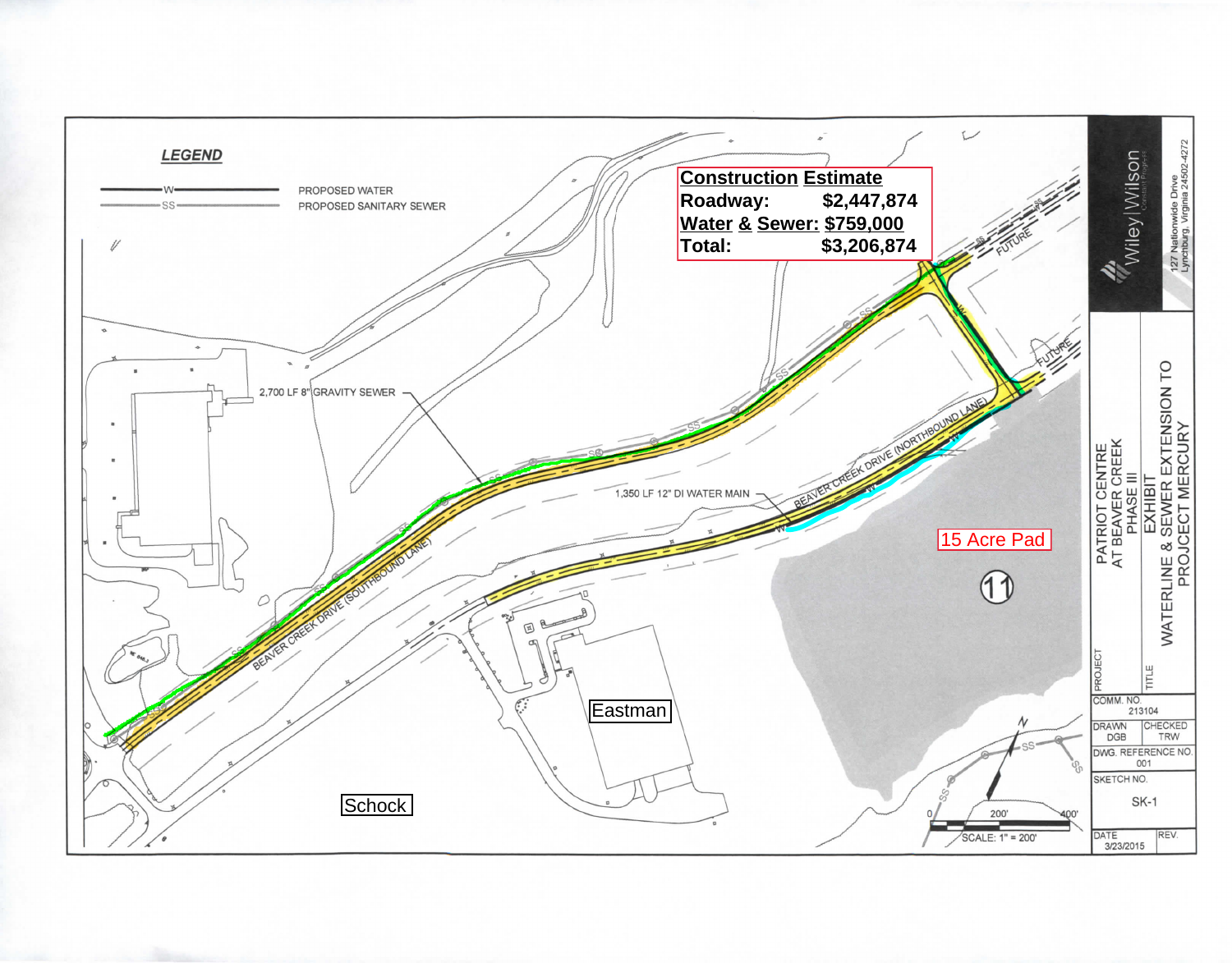## **Henry County, Virginia Patriot Centre Beaver Creek Drive Extension**

**Beaver Creek Drive Extension**

**North & Southbound Lanes and Crossover**

| Item                             | Description                                                        | Unit       | Est.<br>Qty.         | Unit<br>Price          | Extended<br>Price      |
|----------------------------------|--------------------------------------------------------------------|------------|----------------------|------------------------|------------------------|
| <b>ROADWAY</b>                   |                                                                    |            |                      |                        |                        |
|                                  | Pavement (107+00 - 120+45) (200+00 - 227+50) (300+00 - 303+90)     | LF         | 4,485                | \$225.00               | \$1,009,125            |
|                                  | 2" Surface Course Asphalt SM 9.5A                                  |            |                      |                        |                        |
|                                  | 4" Base Course Asphalt BM-25.0                                     |            |                      |                        |                        |
|                                  | 12" Aggregate Base No. 21B<br>Pavement (100+00 - 107+00)           | LF         | 700                  |                        |                        |
|                                  | 2" Surface Course Asphalt SM 9.5A                                  |            |                      | \$200.00               | \$140,000              |
|                                  | 6" Aggregate Base No. 21B                                          |            |                      |                        |                        |
|                                  | $CG-7$                                                             | LF         | 5,185                | \$40.00                | \$207,400              |
|                                  | GR-9 Guardrail Terminal                                            | EA         | 5                    | \$6,500.00             | \$32,500               |
|                                  | <b>GR-11 Guardrail Terminal</b>                                    | EA         |                      | \$3,500.00             | \$10,500               |
|                                  | GR-2 Guardrail                                                     | LF         | 2,515                | \$40.00                | \$100,600              |
|                                  | CD-1 Underdrain                                                    | LF         | 150                  | \$40.00                | \$6,000                |
|                                  | 4" PVC Outlet Pipe<br>4" EW-12                                     | LF<br>EA   | 188                  | \$30.00                | \$5,640                |
|                                  | EC-1 Class II Riprap Ditch Lining                                  | <b>TON</b> | 55                   | \$1200.00<br>\$100.00  | \$8,400<br>\$5,500     |
|                                  | Subtotal                                                           |            |                      |                        | \$1,525,665            |
|                                  |                                                                    |            |                      |                        |                        |
| <b>EROSION CONTROL - ROADWAY</b> |                                                                    |            |                      |                        |                        |
|                                  | Seeding Area Steeper than 3:1                                      | AC         |                      | \$3,500.00             | \$14,000               |
|                                  | Seeding Area Flatter than 3:1                                      | AC         |                      | \$2,500.00             | \$5,000                |
|                                  | Silt Fence                                                         | LF         | 5,573                | \$5.00                 | \$27,865               |
|                                  | <b>Outlet Protection</b>                                           | EA         | 15<br>$\Delta$       | \$1,500.00             | \$22,500               |
|                                  | <b>Culvert Inlet Protection</b><br>Inlet Protection                | EA<br>EA   | 27                   | \$1,500.00<br>\$500.00 | \$6,000<br>\$13,500    |
|                                  | <b>Construction Entrance</b>                                       | EA         |                      | \$5,000.00             | \$5,000                |
|                                  | Diversion                                                          | LF         | 1,850                | \$7.00                 | \$12,950               |
|                                  | <b>Erosion Control Subtotal</b>                                    |            |                      |                        | \$106,815              |
|                                  |                                                                    |            |                      |                        |                        |
| STORM DRAINAGE - ROADWAY         |                                                                    |            |                      |                        |                        |
|                                  | 15" RCP - Class III                                                | LF         | 610                  | \$55.00                | \$33,550               |
|                                  | 15" EW-1<br>18" RCP - Class III                                    | EA<br>LF   | 263                  | \$1200.00<br>\$55.00   | \$8,400<br>\$14,465    |
|                                  | 18" EW-1                                                           | EA         |                      | \$1800.00              | \$5,400                |
|                                  | 24" RCP - Class V                                                  | LF         | 33                   | \$100.00               | \$3,300                |
|                                  | 36" RCP Class III                                                  | LF         | 145                  | \$125.00               | \$18,125               |
|                                  | 36" RCP Class V                                                    | LF         | 146                  | \$175.00               | \$25,550               |
|                                  | 36" EW-1                                                           | EA         | $\overline{4}$       | \$2,500.00             | \$10,000               |
|                                  | 42" RCP                                                            | LF         | 67                   | \$175.00               | \$11,725               |
|                                  | 45" x 29" Ellipitical Pipe Class III<br>EW-1APC for 45" x 29" Pipe | LF<br>EA   | 29<br>$\overline{1}$ | \$195.00<br>\$7,000.00 | \$5,655<br>\$7,000     |
|                                  | 48" Inlet Base Structure                                           | VF         | 81                   | \$450.00               | \$36,450               |
|                                  | 48" Doghouse Base                                                  | VF         | 11                   | \$550.00               | \$6,050                |
|                                  | $DI-2B$ Top                                                        | EA         | 12                   | \$3,500.00             | \$42,000               |
|                                  | DI-2C Top                                                          | EA         |                      | \$3,500.00             | \$3,500                |
|                                  | DI-7 Top with Type A Grate                                         | EA         | 8                    | \$3,000.00             | \$24,000               |
|                                  | DI-7 Top with Type B Grate                                         | EA         | 2                    | \$3,000.00             | \$6,000                |
|                                  | <b>Storm Drainage Subtotal</b>                                     |            |                      |                        | \$261,170              |
| <b>ENVIRONMENTAL - ROADWAY</b>   |                                                                    |            |                      |                        |                        |
|                                  | <b>Stream Impacts</b>                                              | LF         | 312                  | \$350.00               | \$109,200              |
|                                  | Wetlands                                                           | AC         | 0.07                 | \$75,000.00            | \$5,250                |
|                                  | <b>Environmental Subtotal</b>                                      |            |                      |                        | \$114,450              |
|                                  |                                                                    |            |                      |                        |                        |
|                                  | Roadway - Estimated Construction Cost                              |            |                      |                        | \$2,008,100            |
|                                  | Contingencies<br>Mobilization                                      |            |                      | 10.0%<br>5.0%          | \$200,810<br>\$100,405 |
|                                  | Roadway - Estimated Total Construction Cost                        |            |                      |                        | \$2,309,315            |
|                                  |                                                                    |            |                      |                        |                        |
|                                  | Engineering, Construction Administration                           |            |                      | 5.5%                   | \$127,012              |
|                                  | (County) Administration, Legal, Finance, etc.                      |            |                      | 0.5%                   | \$11,547               |
|                                  |                                                                    |            |                      |                        |                        |
|                                  | <b>Total Project Cost</b>                                          |            |                      |                        | \$2,447,874            |
|                                  |                                                                    |            |                      |                        |                        |